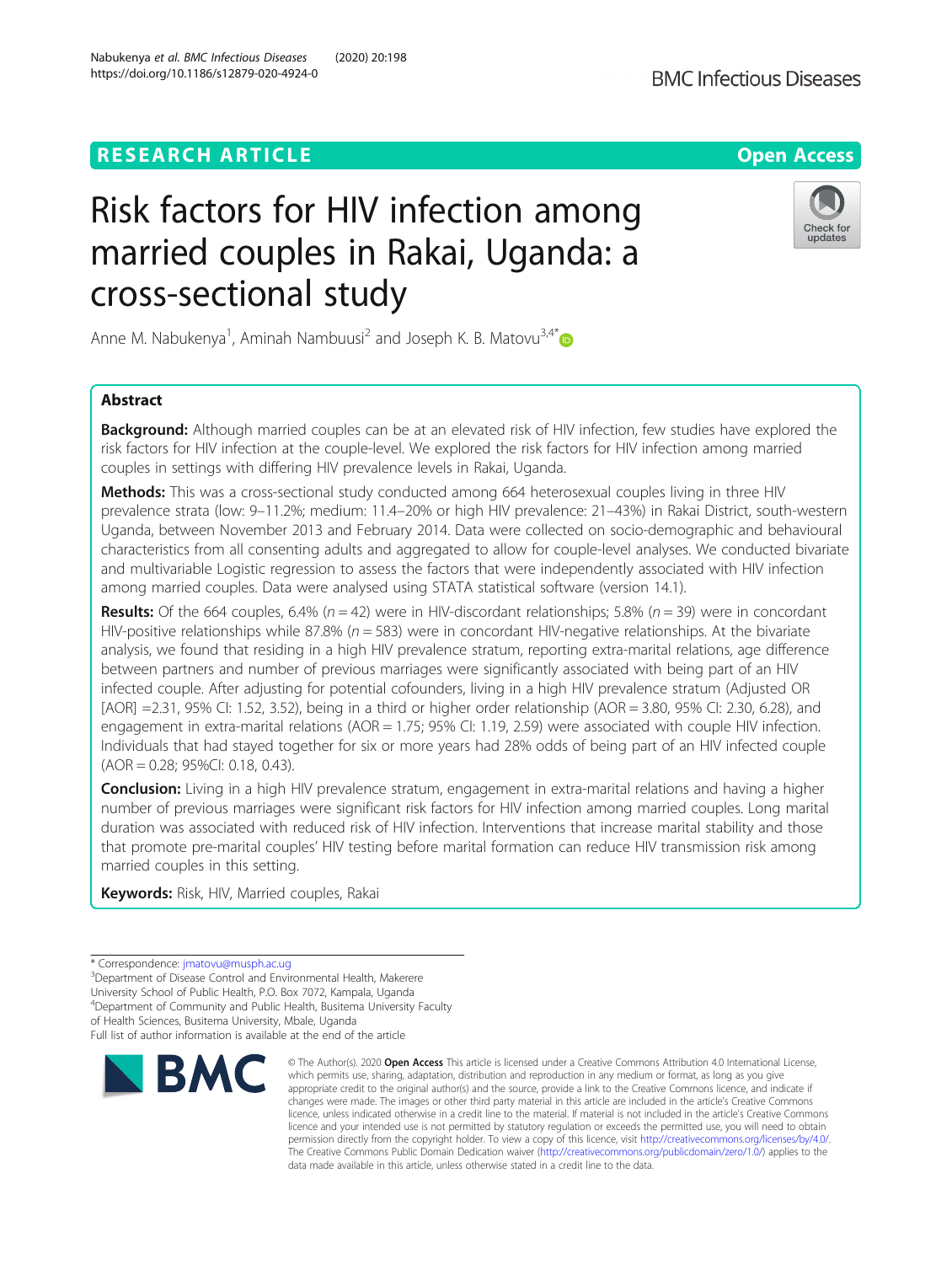# Background

In 2017, 1.3 million people became newly infected with HIV worldwide [[1\]](#page-7-0). Of these incident cases, approximately 75% occurred in sub-Saharan Africa. Uganda experienced 50,000 new HIV infections in the same year [[1\]](#page-7-0) and it was reported that HIV among adults aged 15 to 64 was 6.2%: 7.6% among females and 4.7% among males [[2](#page-7-0)]. Several factors have been identified to explain the high HIV prevalence in sub-Saharan Africa including a history of transactional or paid sex; concurrent sexual partnerships, co-infection with viral and bacterial sexually transmitted infections (notably herpes simplex virus type 2), inconsistent or no condom use, lack of male circumcision among men, and marital status (widowed/divorced vs. never married)  $[3-6]$  $[3-6]$  $[3-6]$ . Studies have shown that in most SSA societies, over 80% of new HIV infections in women are estimated to occur in marriage or longterm relationships through heterosexual transmission [\[7](#page-7-0), [8\]](#page-7-0). However, although heterosexual transmission has since been documented as a primary mode of HIV infection globally, previous studies have largely been conducted among individuals than couples presenting a missed opportunity for assessing risk factors for HIV infection among married and cohabiting individuals.

There are several reasons why being married may increase the risk of HIV infection, particularly in sub-Saharan communities where gender inequalities and high levels of masculinity norms inhibit access to HIV prevention and treatment services [[9](#page-7-0), [10\]](#page-7-0). For instance, men are more likely to report higher numbers of lifetime sexual partners and higher frequency of concurrency in sexual partnerships than women [[11\]](#page-7-0) and, although males report high consistent condom use than females, consistent use in regular relationships falls short of the level needed to protect them and their marital partners from the risk of HIV infection [[11\]](#page-7-0). Gender inequalities, particularly in societies where it's permissible for men to have extra marital relationships [\[12](#page-7-0)] render women to be particularly vulnerable to transmission from their husbands [\[13](#page-7-0)–[15\]](#page-7-0). Besides, women living in rural areas are marginalized and disempowered and face geographical barriers in terms of accessing HIV knowledge and other HIV services [[16](#page-7-0)]. Younger women married to older men do not have equal say in discussing safe sex practices [\[17,](#page-7-0) [18](#page-7-0)]. In addition, the risk of HIV acquisition is also known to be high among cohabiting or married couples especially when one of the partners is HIV positive [[19\]](#page-7-0) or where intimate partner violence exists [[20,](#page-7-0) [21](#page-7-0)]. Collectively, these findings suggest that being married can increase the risk of heterosexual transmission of HIV particularly in sub-Saharan African settings where gender inequalities and high levels of background HIV prevalence combine to make married individuals susceptible to HIV infection. However, few studies have

explored the risk factors for HIV infection within marital unions. The objective of this study was to expand current literature on HIV infection among married individuals by assessing the risk factors for HIV infection among married couples in a setting where HIV infection is higher than the national average.

### Methods

#### Study design and population

The paper uses data from a large cross-sectional study conducted among married and cohabiting individuals in Rakai district, south western Uganda between November 2013 and February 2014 [[22](#page-7-0)]. The dataset contains 1834 unique individuals with known HIV status. These data were merged using partner identification information to form 664 complete couples. Individuals were sampled from three study regions of differing HIV prevalence (range: 9–43%) within the Rakai Community Cohort Study (RCCS) enumeration area. The RCCS has been previously described [\[23,](#page-7-0) [24\]](#page-7-0).

In brief, the RCCS is a population-based study with approximately annual surveys of 14,000 consenting persons aged 15–49 years, resident in 50 communities, and has been ongoing since 1994 and has been described elsewhere. Census is done prior to each survey round to identify eligible participants who are then contacted in their homes or invited to attend at central locations ("hubs") for interview and provision of blood for HIV diagnosis. Interviews are then done to ascertain information on socio demographic characteristics, sexual behaviors and health every 12 to 18 months using structured questionnaires administered in private by same sex interviewers. The large study from which these data have been drawn was conducted within the context of the RCCS. Based on available data, the pooled estimate of HIV prevalence across the three study regions was 23.2%.

#### Sampling procedures

Initially, all the eleven study regions that form the RCCS enumeration areas were grouped into three categories based on HIV prevalence data from the RCCS. The decision on the lower and upper boundaries for each stratum was made by the study investigators at the time of study initiation. The lowest HIV prevalence was 9% while the highest was 43%. The study regions were thus grouped into low HIV prevalence (9–11.2%), medium prevalence (11.4–20%) or high HIV prevalence regions (21–43%). The grouping of study regions into the three strata was done in such a way as to ensure that each stratum had between 3 and 4 study regions. Within each stratum, one region was selected to participate in the study. Within each study region, four study communities were randomly selected using computer-generated random numbers for a total of 12 study communities. The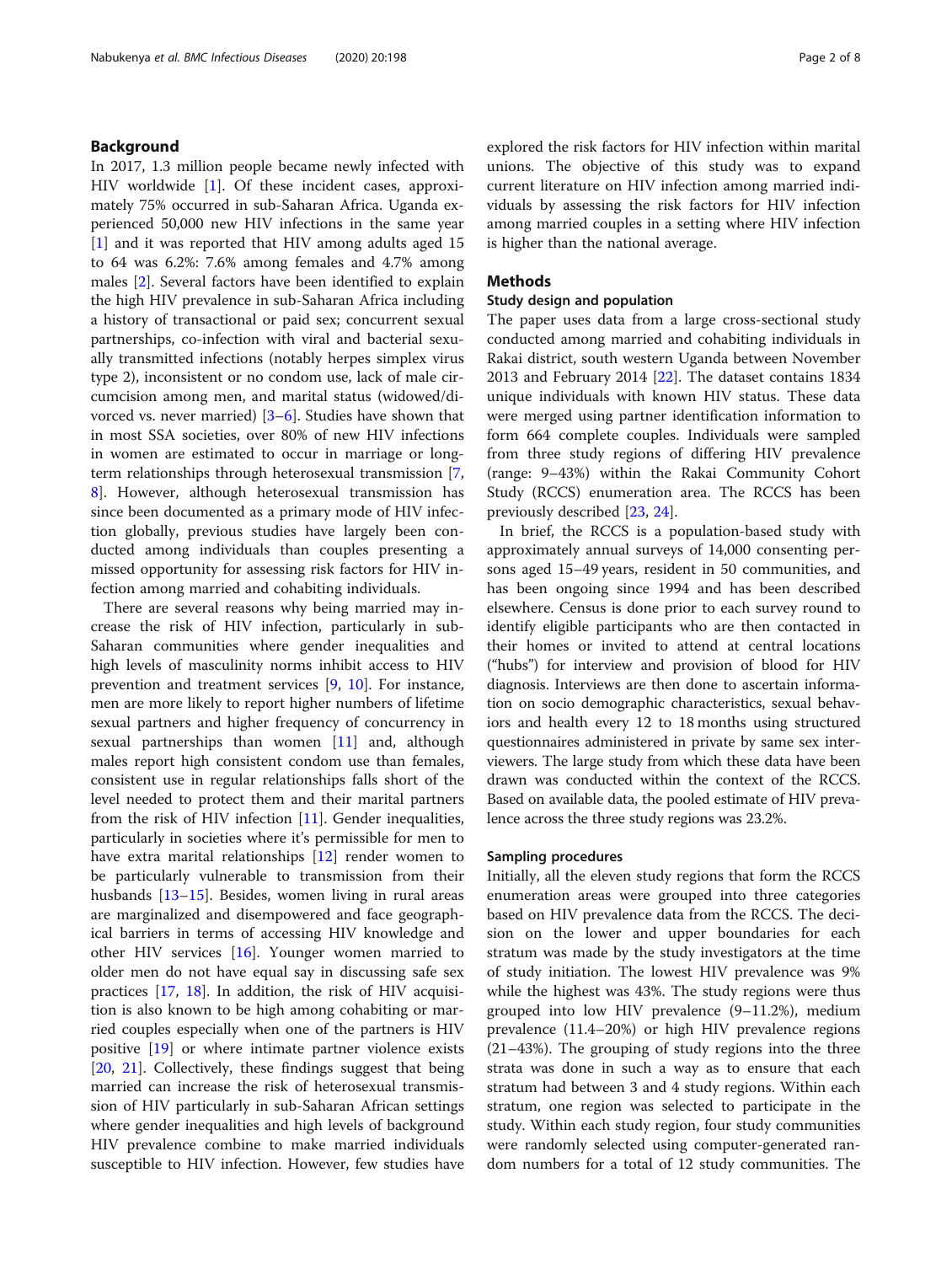study communities were already demarcated for their participation in the RCCS; so, there was no need for further demarcation. Residents in the selected communities who were aged 15–49 years and who were married or in a cohabiting relationship at the time of the study were eligible for inclusion in the study.

#### Data collection procedures and methods

Data were collected using interviewer-administered questionnaires. Data were collected on socio-demographic (age, sex, education, religion) and behavioural (condom use at last sex, non-marital sexual relationships, number of sexual partners in the past 12 months, and alcohol use before sex) characteristics. Prior to the interviews, individuals were invited to a "central hub" – a location within the community that individuals considered to be within easy reach by all participants. Individuals who did not turn up at the hub were followed up at home, and if available, they were interviewed. Data collection within each stratum took, on average, up to 4 weeks. All individuals gave informed written informed consent prior to participation in the study. Interviews, on average, lasted between 45 and 60 min. To ensure that individuals would be easily linked to their marital partners, partner identifying information (e.g. name) were obtained from each interviewed respondent. Individuals were then linked to their marital partners using study identifiers.

# Measurement of variables

We used the term 'married couples' to refer to individuals who, in response to two pre-set questions ("are you currently married?"; if yes, "what type of marital union are you currently engaged in?"), responded that they were either 'officially' married in church or mosque; had a traditional introduction ceremony done; were married at the marriage registrar's office; or were in a consensual union – defined as a union in which both members considered themselves as married and were also considered as 'married' by the community in which they lived. Our analysis focused on individuals who were in a heterosexual relationship; i.e. currently married individuals with an identifiable partner of the opposite sex. We used the term 'marital order' to refer to the number of times an individual has ever been married, counting from their current marital relationship. Individuals that reported that they had never been in any other marital relationship other than the current one were categorized as being in their 'first' union while those that had ever been in any previous relationship that ended were categorized as being in their 'second' or 'third or higher-order' union, depending on the number of times that they had been previously married. The outcome variable, the HIV infected couple, is hereby defined as a couple where one or both partners were HIV positive. An individual was

classified as living as part of an HIV infected couple or HIV positive couple relationship if he or she was positive or the partner was positive status, obtained by linking individuals in a couple who were either in an HIV discordant relationship or HIV concordant relationship. A couple was defined as polygamous if a man indicated that he had more than one wife (married or cohabiting) or a woman indicated that her male partner had more than one wife.

# Statistical analysis

The dependant variable was binary whether an individual is living as part of an infected couple or not. This was summarised using frequencies and percentages. Similarly, all categorical independent variables were summarized using frequencies and percentages. Unadjusted Odds ratios and their 95% Confidence intervals were used to assess the association between HIV infection and different potential risk factors at the bivariate analysis level. Only factors that had a likelihood ratio test  $p$ -value < 0.02 were included in the multivariable logistic regression. Data were analysed using STATA statistical software (version 14.1).

# Results

#### Sample characteristics

Data were obtained from a sample of 1314 respondents living as part of 664 heterosexual couples. In 46% ( $n =$ 305) of the couples, the man was at least 6 years older than the woman while in 7% ( $n = 46$ ) of the couples, the woman was older than the man. Of the 1314 individuals, 18.4% were in polygamous relationships; 88% had been together for at least 5 years; while 34.4% reported the current relationship to be their second, third or higher-order marriage (Table [1\)](#page-3-0). Sixty-six per cent (66%,  $n =$ 867) of the respondents were aged between 25 and 39 years while  $25.2\%$  ( $n = 331$ ) had secondary school education or higher. Majority of the individuals (59.5%,  $n =$ 788) were Roman Catholics.

# HIV prevalence and associated risk factors

Of the 664 couples, 6.4% ( $n = 42$ ) were in HIV-discordant relationships; 5.8%  $(n = 39)$  were in concordant HIVpositive relationships (in which both partners were HIVpositive) while 87.8% ( $n = 583$ ) were in concordant HIVnegative relationships. Of those in HIV-discordant relationships, 52.4%  $(n = 22)$  had the male partner HIVinfected while 47.6% ( $n = 20$ ) had the female partner HIVinfected. Overall, 12.2% ( $n = 81$ ) of couples had at least one HIV-infected partner (data not shown).

Table [2](#page-4-0) shows bivariate analysis of risk factors for HIV infection among couples. Couples resident in a high HIV prevalence region had 4 times the odds of living as part of an HIV infected couple  $(OR = 4.29; 95\% \text{ CI: } 2.95,$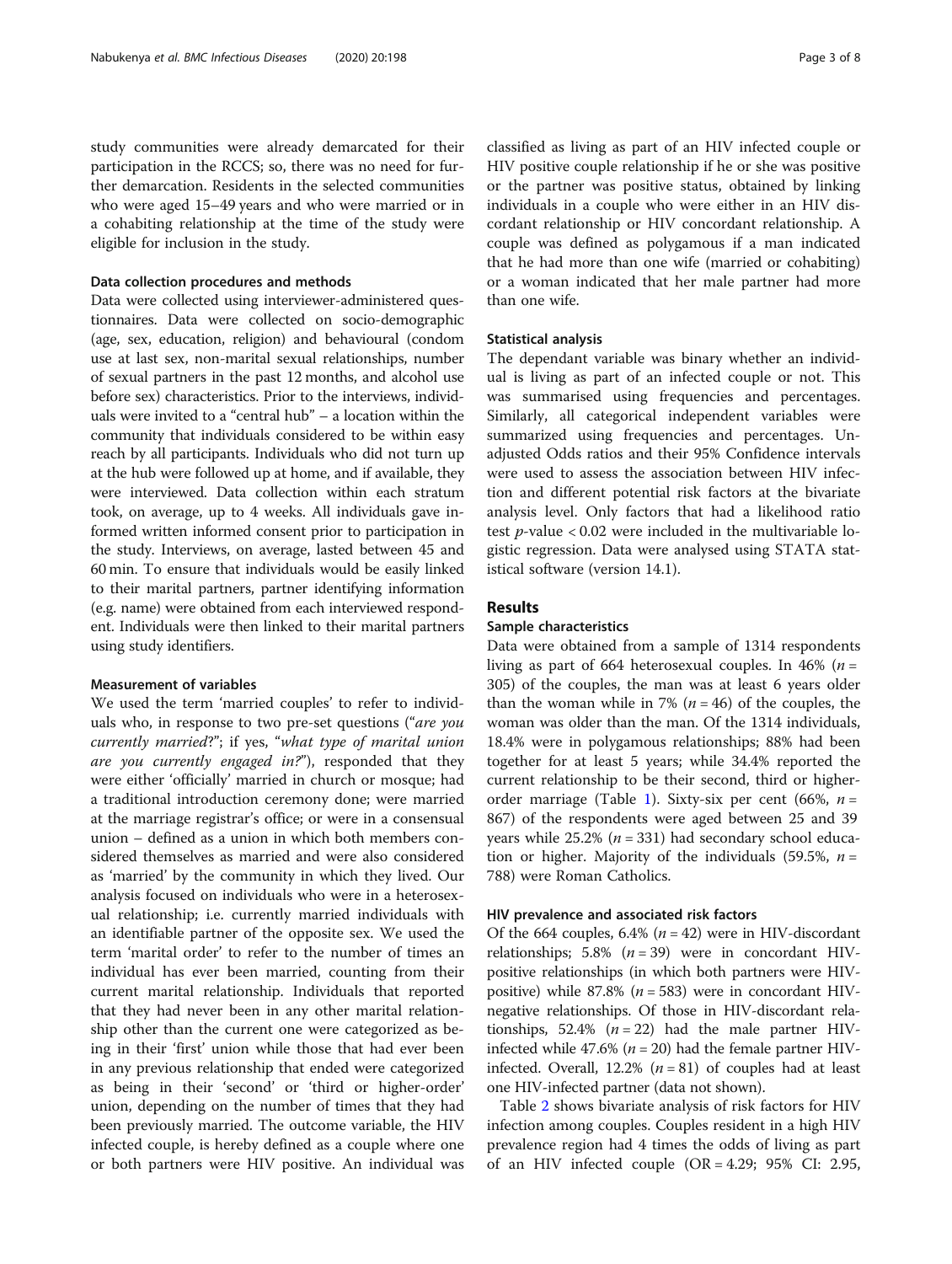<span id="page-3-0"></span>Table 1 Socio-demographic characteristics of 1314 married or cohabiting individuals

| Total | Percentage |
|-------|------------|
|       |            |
| 221   | 16.8       |
| 325   | 24.7       |
| 289   | 22.0       |
| 258   | 19.6       |
| 221   | 16.8       |
|       |            |
| 76    | 5.8        |
| 266   | 20.2       |
| 641   | 48.8       |
| 331   | 25.2       |
|       |            |
| 782   | 59.5       |
| 178   | 13.5       |
| 81    | 6.2        |
| 242   | 18.4       |
| 31    | 2.4        |
|       |            |
| 862   | 65.6       |
| 321   | 24.4       |
| 131   | 10.0       |
|       |            |
| 157   | 11.9       |
| 167   | 12.7       |
| 990   | 75.3       |
|       |            |
| 323   | 24.6       |
| 500   | 38.1       |
| 255   | 19.4       |
| 188   | 14.3       |
| 48    | 3.7        |
|       |            |
| 842   | 64.1       |
| 472   | 35.9       |
|       |            |
| 1064  | 81.0       |
| 242   | 18.4       |
| 8     | 0.6        |
|       |            |
| 186   | 14.7       |
| 87    | 6.9        |
| 414   | 32.7       |
| 390   | 30.8       |
|       |            |

Table 1 Socio-demographic characteristics of 1314 married or cohabiting individuals (Continued)

| Characteristics              | Total | Percentage |
|------------------------------|-------|------------|
| Man $11 +$ years             | 188   | 14.9       |
| More than one sexual partner |       |            |
| Nο                           | 1102  | 83.9       |
| Yes                          | 212   | 16.1       |

<sup>a</sup> Expressed out of 1265 individuals for whom complete data on age difference was available

6.25) than those living in a medium or low HIV prevalence region. Similarly, respondents who have had one previous couple relationship had about 4 times the odds of living in an HIV infected couple (OR = 4.28; 95%CI: 3.10, 5.90) while those who had at least two previous couple relationships had 6 times the odds of being in an HIV infected couple (OR = 6.26; 95%: 4.12, 9.48). In other words, the number of previous couple dissolutions was a strong predictor of HIV infection in the current couple. Related to this, the risk of HIV infection in the couple reduces with the number of years lived together. Individuals in a couple that has been together for at least 6 years had only 16% odds of being HIV positive as compared to those who have lived together for three or less years (OR = 0.16; 95%CI: 0.11, 0.23). Table [2](#page-4-0) also shows that age difference between partners in a couple was a significant risk factor for HIV infection. In couples where a woman was older, the odds of HIV infection were twice as high as where partners were of similar age (OR = 2.13; 95%CI: 1.17, 3.88). Similarly, involvement in risk sex was strongly associated with HIV infection among couples. Individuals who had more than one sexual partner in the past 12 months had about twice the odds of living as part of an HIV infected couple  $(OR =$ 1.88; 95%CI: 1.31, 2.61) as those who were not engaged in such relationships.

Table [3](#page-5-0) shows the results from the multivariable analysis. Region of residence, number of previous couple unions, marital duration and possession of more than one sexual partners were associated with HIV infection among couples. Couples in areas of high HIV prevalence were twice as likely to have HIV infection  $(AOR = 2.31; 95\% \text{ CI: } 1.52, 3.52)$  as those in low HIV prevalence areas. Individuals who had three or more previous couple unions had nearly four times the odds of being part of an HIV infected couple compared to those with only the current union as the only union they had ever had (AOR = 3.80; 95%CI: 2.30, 6.28). Further, individuals that have been together for more than 6 years had 28% odds of being part of an HIV infected couple as compared to those who have lived together for three or less years (AOR = 0.28; 95%CI: 0.18, 0.43). Lastly, individuals with more sexual partners were almost twice more likely to be in an infected couple relationship than those in single partner relationships ((AOR = 1.75; 95% CI: 1.19, 2.59).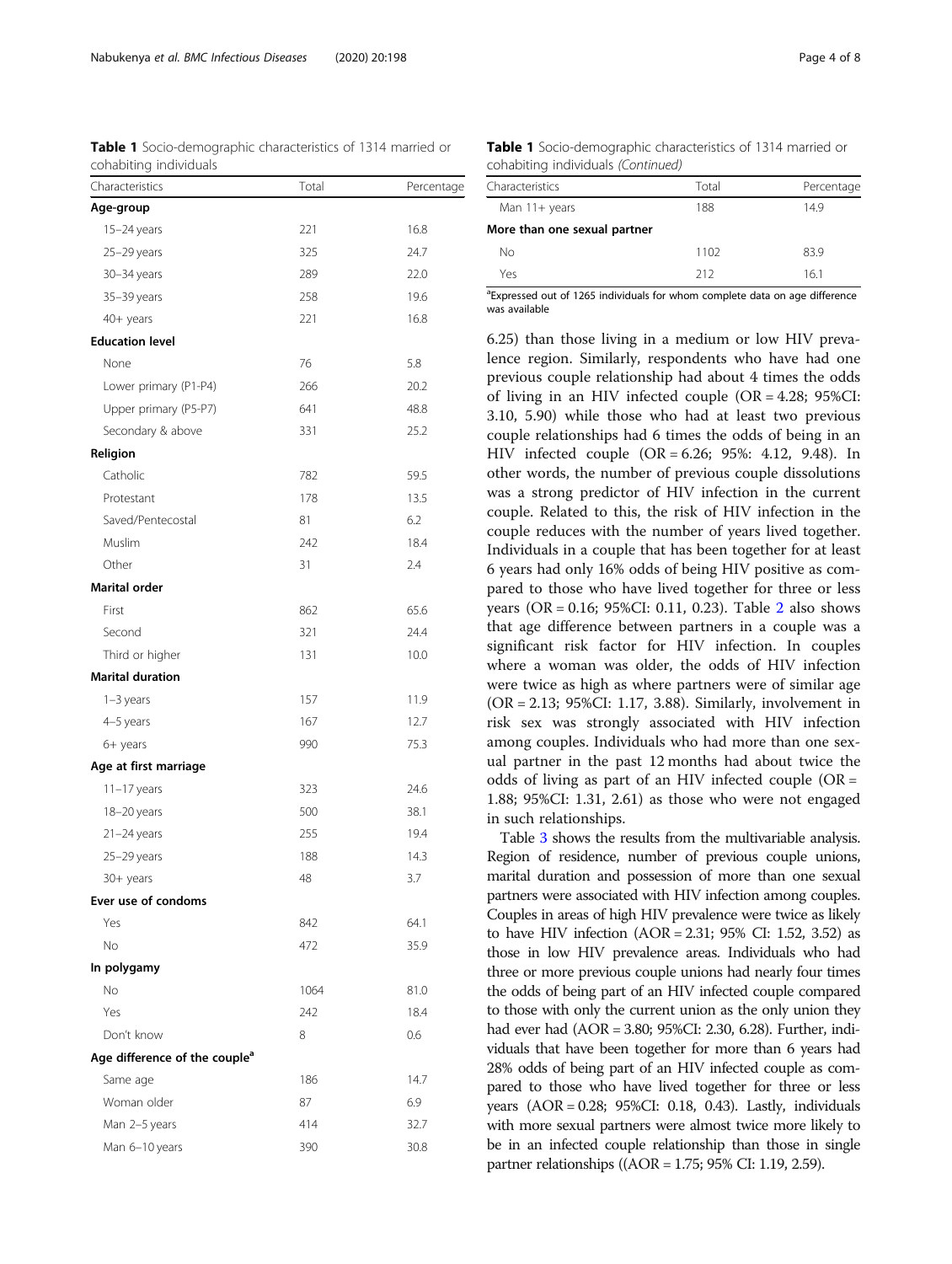<span id="page-4-0"></span>Table 2 Bivariate analysis of risk factors for HIV infection among couples

| Factor                  | Overall Sample<br>$\mathbb N$ | HIV positive sample |      |              | Unadjusted ORs (95% CI) |              | $p$ -value |
|-------------------------|-------------------------------|---------------------|------|--------------|-------------------------|--------------|------------|
|                         |                               | $\sqrt{n}$          | $\%$ | 95% CI       | OR                      | 95% CI       |            |
| HIV prevalence strata   |                               |                     |      |              |                         |              |            |
| Medium                  | 433                           | 40                  | 9.2  | (6.5, 12.0)  | 1.00                    |              |            |
| Low                     | 371                           | 22                  | 5.9  | (3.5, 8.3)   | 0.62                    | (0.36, 1.06) | 0.082      |
| High                    | 510                           | 155                 | 30.4 | (26.4, 34.4) | 4.29                    | (2.95, 6.25) | 0.000      |
| Age-group               |                               |                     |      |              |                         |              |            |
| 15-24 years             | 221                           | 42                  | 19.0 | (13.8, 24.2) | 1.00                    |              |            |
| 25-29 years             | 325                           | 59                  | 18.2 | (14.0, 22.4) | 0.95                    | (0.61, 1.47) | 0.802      |
| $30 - 34$ years         | 289                           | 54                  | 18.7 | (14.2, 23.2) | 0.98                    | (0.63, 1.53) | 0.927      |
| 35-39 years             | 258                           | 30                  | 11.6 | (7.7, 15.6)  | 0.56                    | (0.34, 0.93) | 0.026      |
| $40+$ years             | 221                           | 32                  | 14.5 | (9.8, 19.1)  | 0.72                    | (0.44, 1.19) | 0.204      |
| <b>Education level</b>  |                               |                     |      |              |                         |              |            |
| None                    | 76                            | 15                  | 19.7 | (10.6, 28.9) | 1.00                    |              |            |
| Lower primary           | 266                           | 48                  | 18.0 | (13.3, 22.8) | 0.90                    | (0.50, 1.79) | 0.776      |
| Upper primary           | 641                           | 105                 | 16.4 | (13.5, 19.3) | 0.80                    | (0.44, 1.55) | 0.495      |
| Secondary & above       | 331                           | 49                  | 14.8 | (10.9, 18.7) | 0.71                    | (0.39, 1.47) | 0.432      |
| Religion                |                               |                     |      |              |                         |              |            |
| Catholic                | 782                           | 139                 | 17.8 | (15.1, 20.5) | 1.00                    |              |            |
| Protestant              | 178                           | 33                  | 18.5 | (12.8, 24.3) | 1.05                    | (0.69, 1.6)  | 0.810      |
| Saved/Pentecostal       | 81                            | 12                  | 14.8 | (7.0, 22.6)  | 0.80                    | (0.43, 1.53) | 0.505      |
| Muslim                  | 242                           | 25                  | 10.3 | (6.5, 14.2)  | 0.53                    | (0.34, 0.84) | 0.006      |
| Other                   | 31                            | 8                   | 25.8 | (10.1, 41.5) | 1.61                    | (0.71, 3.67) | 0.259      |
| Marital order           |                               |                     |      |              |                         |              |            |
| First                   | 862                           | 76                  | 9.3  | (6.9, 10.7)  | 1.00                    |              |            |
| Second                  | 321                           | 93                  | 30.5 | (23.9, 34.0) | 4.28                    | (3.10, 5.90) | 0.000      |
| Third or higher         | 131                           | 48                  | 39.1 | (28.2, 45.1) | 6.26                    | (4.12, 9.48) | 0.000      |
| <b>Marital duration</b> |                               |                     |      |              |                         |              |            |
| $1-3$ years             | 157                           | 69                  | 43.9 | (36.2, 51.7) |                         |              |            |
| 4-5 years               | 167                           | 40                  | 24.0 | (17.5, 30.5) | 0.40                    | (0.25, 0.65) | 0.000      |
| 6+ years                | 990                           | 108                 | 10.9 | (9.0, 12.9)  | 0.16                    | (0.11, 0.23) | 0.000      |
| Age at first marriage   |                               |                     |      |              |                         |              |            |
| $11-17$ years           | 323                           | 58                  | 18   | (13.8, 22.2) | 1.00                    |              |            |
| 18-20 years             | 500                           | 75                  | 15   | (11.9, 18.1) | 0.81                    | (0.55, 1.17) | 0.261      |
| $21 - 24$ years         | 255                           | 46                  | 18   | (13.3, 22.8) | 1.01                    | (0.66, 1.54) | 0.980      |
| 25-29 years             | 188                           | 30                  | 16   | (10.7, 21.2) | 0.87                    | (0.54, 1.41) | 0.564      |
| 30+ years               | 48                            | 8                   | 16.7 | (6.0, 27.3)  | 0.91                    | (0.41, 2.06) | 0.827      |
| Ever use of condoms     |                               |                     |      |              |                         |              |            |
| Yes                     | 842                           | 166                 | 19.7 | (17.0, 22.4) | 1.00                    |              |            |
| <b>No</b>               | 472                           | 51                  | 10.8 | (8.0, 13.6)  | 0.49                    | (0.35, 0.69) | 0.000      |
| In polygamy             |                               |                     |      |              |                         |              |            |
| No                      | 1064                          | 173                 | 16.3 | (14.0, 18.5) | 1.00                    |              |            |
| Yes                     | 242                           | 42                  | 17.4 | (12.6, 22.1) | 1.08                    | (0.75, 1.57) | 0.678      |
| Don't know              | 8                             | $\overline{2}$      | 25.0 | (0.0, 50.1)  | 1.72                    | (0.34, 8.58) | 0.510      |
|                         |                               |                     |      |              |                         |              |            |

Age difference of the couple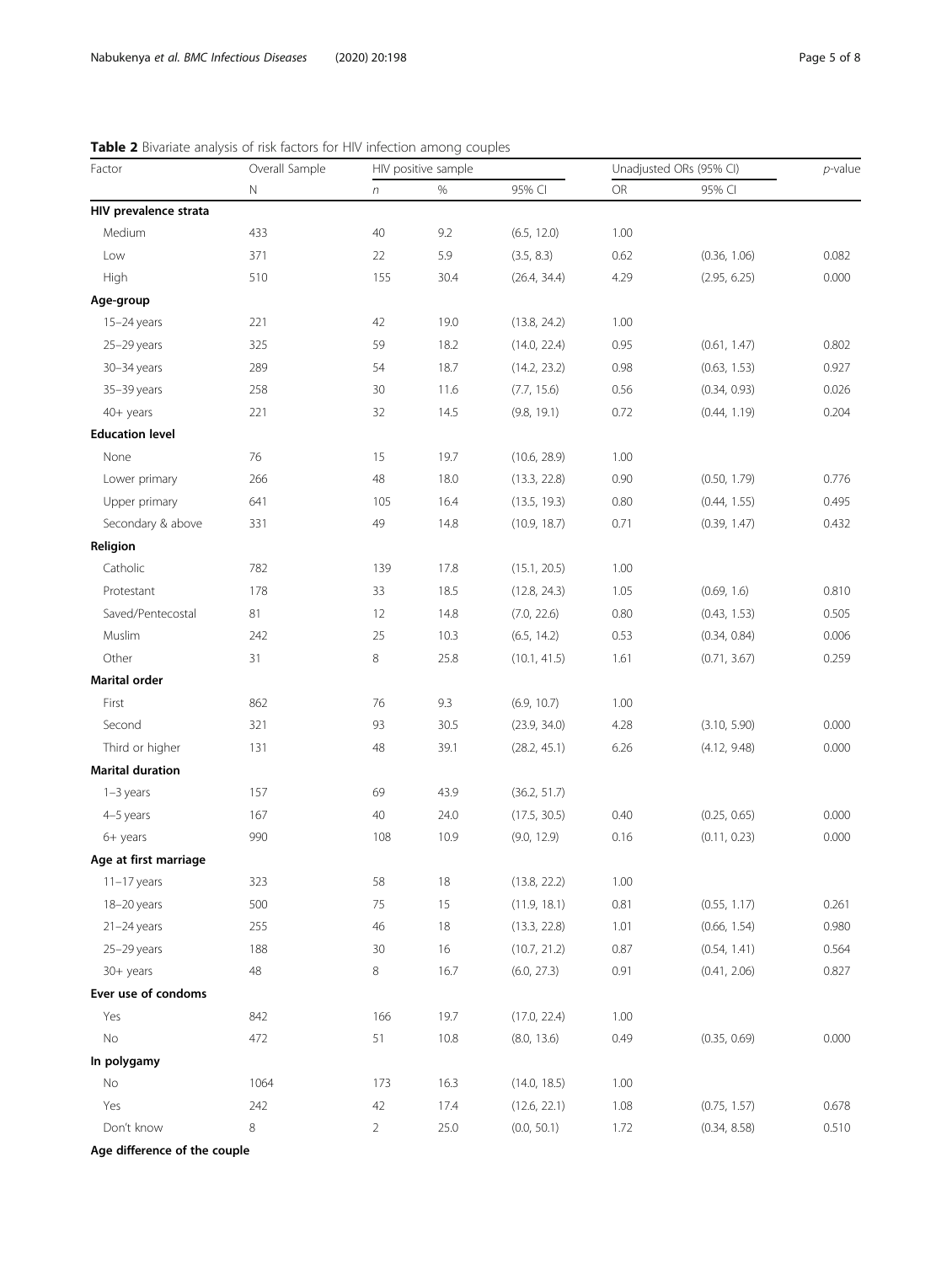| Factor<br>N                  | Overall Sample | HIV positive sample |       |              | Unadjusted ORs (95% CI) |              | $p$ -value |
|------------------------------|----------------|---------------------|-------|--------------|-------------------------|--------------|------------|
|                              |                | $\sqrt{n}$          | $\%$  | 95% CI       | <b>OR</b>               | 95% CI       |            |
| Same age                     | 186            | 31                  | 16.7  | (11.3, 22.0) | 1.00                    |              |            |
| Woman older                  | 87             | 26                  | 29.9  | (20.2, 39.6) | 2.13                    | (1.17, 3.88) | 0.013      |
| Man 2-5 years                | 414            | 57                  | 13.8  | (10.4, 17.1) | 0.79                    | (0.5, 1.29)  | 0.354      |
| Man 6-10 years               | 390            | 22                  | 5.6   | (3.3, 7.9)   | 0.51                    | (0.32, 0.83) | 0.006      |
| Man 11+ years                | 188            | 32                  | 17.0  | (11.6, 22.4) |                         |              |            |
| More than one sexual partner |                |                     |       |              |                         |              |            |
| No.                          | 1102           | 162                 | 14.70 | (12.6, 16.8) | 1.00                    |              |            |
| Yes                          | 212            | 55                  | 25.94 | (20.0, 32.0) | 1.88                    | (1.31, 2.61) | 0.000      |

<span id="page-5-0"></span>Table 2 Bivariate analysis of risk factors for HIV infection among couples (Continued)

#### **Discussion**

In this study, we investigated the risk factors for HIV infection among married couples in Rakai, Uganda. The key factors associated with HIV infection among the couples included residing in a high HIV prevalence study region, the increasing number of the previous couple unions an individual has had, and one's sexual involvement with more than one partner. After adjusting for potential and suspected confounders, we found that individuals residing in a high HIV prevalence region were twice as likely to be infected with HIV as those living in medium or low HIV prevalence settings. Similarly, individuals who had been in three or more previous couple relationships were almost four times more likely to be infected with HIV than those in the first marital union while individuals who reported having more than one sexual partner were almost two times more likely to be in an HIV-infected relationship than those who reported that they had only one sexual partner.

Similar to our findings, a study in Kenya reported that proportions of couples affected with HIV were highest in areas with highest HIV prevalence such as Nyanza [[19\]](#page-7-0). The higher the prevalence of HIV in the community, the higher the chances that one marries an HIV positive partner or gets infected when involved in extramarital sex. Collectively, these findings suggest that massive sensitization on HIV awareness in communities is still necessary to attract residents to test, seek treatment and prevention services. This should remind the government and its HIV implementing partners that the lower the HIV prevalence in the community or country, the less the chances of transmission. Hence, there is a need to encourage pre-marital couple testing and counseling in regions with high HIV prevalence.

Table 3 Multivariable logistic model for risk factors for HIV infection among couples in Rakai, Uganda

| Factor                       | Overall sample | HIV positive sample |       |              | Adjusted ORs (95% CI) |              | $p$ -value |
|------------------------------|----------------|---------------------|-------|--------------|-----------------------|--------------|------------|
|                              | N              | n                   | $\%$  | 95% CI       | <b>ORs</b>            | 95% CI       |            |
| HIV prevalence strata        |                |                     |       |              |                       |              |            |
| Medium                       | 433            | 40                  | 9.2   | (6.5, 12.0)  | 1.00                  |              |            |
| Low                          | 371            | 22                  | 5.9   | (3.5, 8.3)   | 0.62                  | (0.33, 1.02) | 0.055      |
| High                         | 510            | 155                 | 30.4  | (26.4, 34.4) | 2.31                  | (1.52, 3.52) | 0.000      |
| <b>Marital order</b>         |                |                     |       |              |                       |              |            |
| First                        | 862            | 76                  | 9.3   | (6.9, 10.7)  | 1.00                  |              |            |
| Second                       | 321            | 93                  | 30.5  | (23.9, 34.0) | 3.34                  | (2.32, 4.70) | 0.000      |
| Third or higher              | 131            | 48                  | 39.1  | (28.2, 45.1) | 3.80                  | (2.30, 6.28) | 0.000      |
| <b>Marital duration</b>      |                |                     |       |              |                       |              |            |
| $1-3$ years                  | 157            | 69                  | 43.9  | (36.2, 51.7) |                       |              |            |
| 4-5 years                    | 167            | 40                  | 24.0  | (17.5, 30.5) | 0.64                  | (0.38, 0.71) | 0.093      |
| 6+ years                     | 990            | 108                 | 10.9  | (9.0, 12.9)  | 0.28                  | (0.18, 0.43) | 0.000      |
| More than one sexual partner |                |                     |       |              |                       |              |            |
| No                           | 1102           | 162                 | 14.70 | (12.6, 16.8) | 1.00                  |              |            |
| Yes                          | 212            | 55                  | 25.94 | (20.0, 32.0) | 1.75                  | (1.19, 2.59) | 0.006      |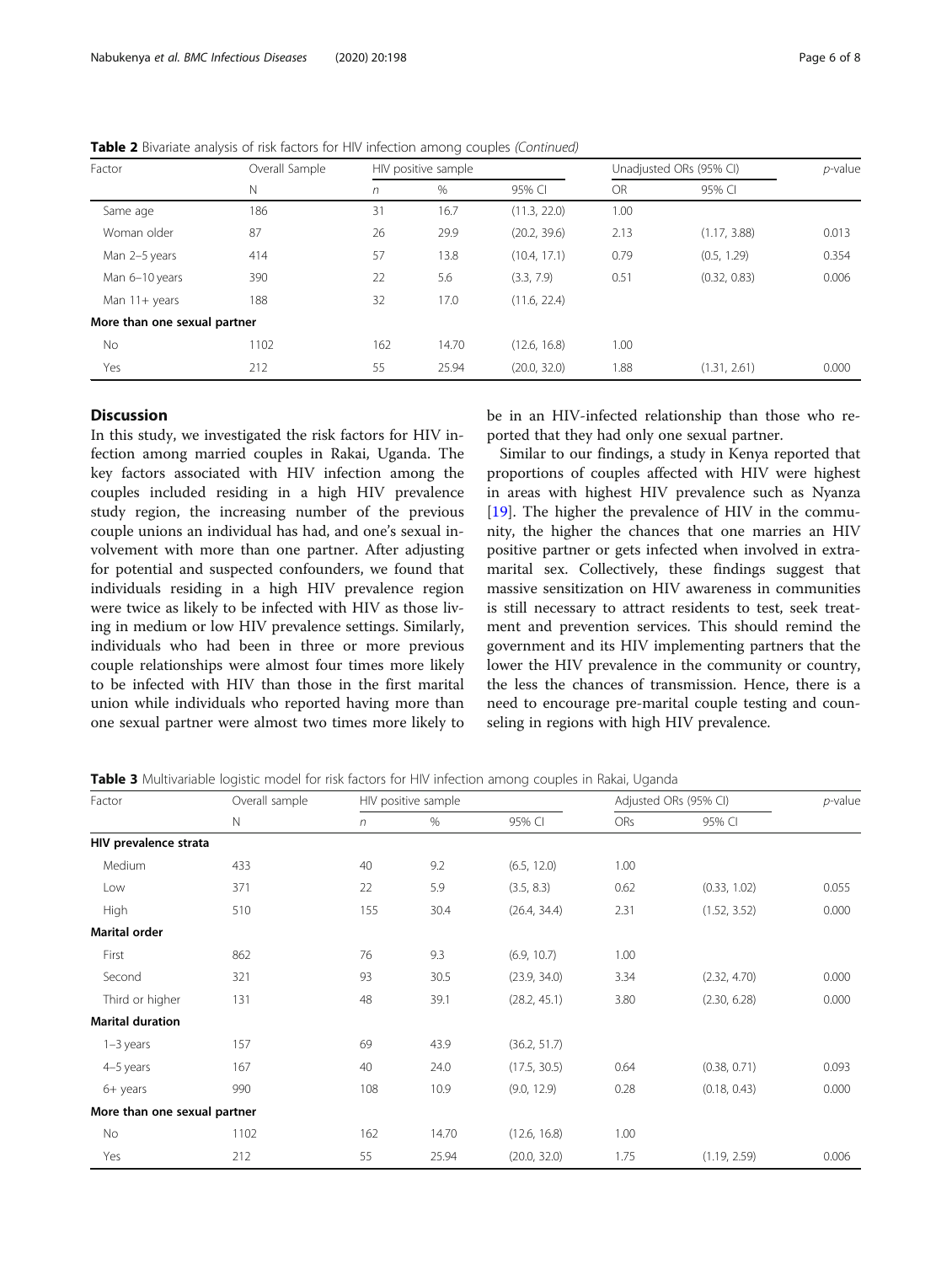The association between the number of previous couple unions and HIV infection among couples was also reported by Walque and Kline [[25](#page-7-0)] who found that remarriages are associated with high risk of HIV acquisition. A previous Ugandan study reported higher HIV incidence among men and women who were in their second or higher order marital unions than those in first marital unions [[26\]](#page-7-0). In some cases, individuals form new marital unions after loss of a partner or even after separation from the partner due to HIV infection but rarely do they test for HIV prior to marital formation. Also, as indicated in the results, the number of previous marital unions may be a risk factor for an individual to acquire HIV. According to Żaba et al. [\[26](#page-7-0)], the earlier an individual starts sexual activity, the bigger the exposure to sexually transmitted infections including HIV. This is because at the time they choose to settle with a single partner for life, they may have already acquired HIV from their previous relationships, posing a risk to their subsequent partners.

Sexual relationships that occur between two people of different age brackets is a risk factor as seen from the re-sults and it is common in many parts of the world [[17](#page-7-0), [18\]](#page-7-0). Usually, these relationships are embraced for the benefit of material support and other gains to the women and for pleasure to the men [[27](#page-7-0)]. However, even the reverse is true for young men; there is a big number of young men who engage in sex with older women for the benefit of financial gain to the young men and satisfaction to the older women [[28\]](#page-7-0). Transactional sex with older men or older women is a predisposing factor for young women and men respectively because of the unsafe behaviour involved in it with little or no command for safety precautions [[29\]](#page-7-0). An age-disparate sex and HIV risk study for young women in South Africa, reported that majority of sexually active adolescent girls have experienced a relationship with an older man at least 5 years older than them. As a result, the cycle of transmission among this category of women is always driven by older men [[28\]](#page-7-0).

#### Strengths and limitations

A key strength for this study is that it was conducted among study regions with differing HIV prevalence levels giving us the opportunity to adjust for background HIV prevalence while assessing the risk factors for HIV infection among married couples. However, since this was a cross-sectional study, it is difficult to tell whether the risk factors precluded the observed HIV infection in married couples or whether the observed risk factors emerged as a result of HIV infection. For instance, we can't tell if individuals who had four or more previous relationships were infected as they moved from one relationship to the other or whether it was because of HIV infection that they moved from one relationship to the other, possibly after marital dissolution. The other limitation pertains to the fact that we conducted intervieweradministered interviews which may have created challenges for respondents in responding to sensitive questions, e.g. questions on sexual behaviours. To address these challenges, we trained all interviewers in how to conduct interviews involving sensitive questions and, although we targeted couples, we ensured that the interviews were conducted separately for each partner to allow for individuals to respond to sensitive questions. Nevertheless, these limitations notwithstanding, our study provides information that is necessary to inform interventions targeting married couples, particularly the need to promote pre-marital HIV counselling and testing among individuals living in high HIV prevalence communities and those intending to remarry after the dissolution of a previous marriage. Such interventions are urgently needed to reduce the risk of HIV infection among married couples.

# Conclusion

In conclusion, our study of risk factors for HIV infection among married couples in Rakai district, southwestern Uganda, found that living in a high HIV prevalence stratum, engagement in extra-marital relations and having a higher number of previous marital relationships were significant risk factors for HIV infection among married couples in this part of the world. We also found that long marital duration was associated with reduced risk of HIV infection. These findings suggest a need for interventions that promote marital stability among currently married couples on the one hand, and, on the other hand, intensified efforts to promote pre-marital counseling before marital formation particularly among individuals who intend to remarry after the dissolution of their previous unions in order to reduce the risk of HIV transmission in their subsequent relationships.

#### Abbreviations

AOR: Adjusted Odds Ratio; CI: Confidence Interval; HIV: Human Immunodeficiency Virus; OR: Odds Ratio; RCCS: Rakai Community Cohort Study; REC: Research and Ethics Committee; UVRI: Uganda Virus Research Institute

#### Acknowledgements

We are grateful to the Research Assistants who conducted field data collection and the respondents in the three HIV prevalence strata for participating in the study.

#### Authors' contributions

AMN led the analysis of the data, interpretation of the findings and drafting of the paper. AN provided input in drafting the paper and interpreting the findings. JKBM conceptualized the study, participated in the interpretation of findings and reviewed the paper for substantial intellectual content. All authors gave final approval of the version to be published.

#### Funding

The data analyzed for this paper were collected with funding support provided to Dr. Joseph KB Matovu for his doctoral research from the Training